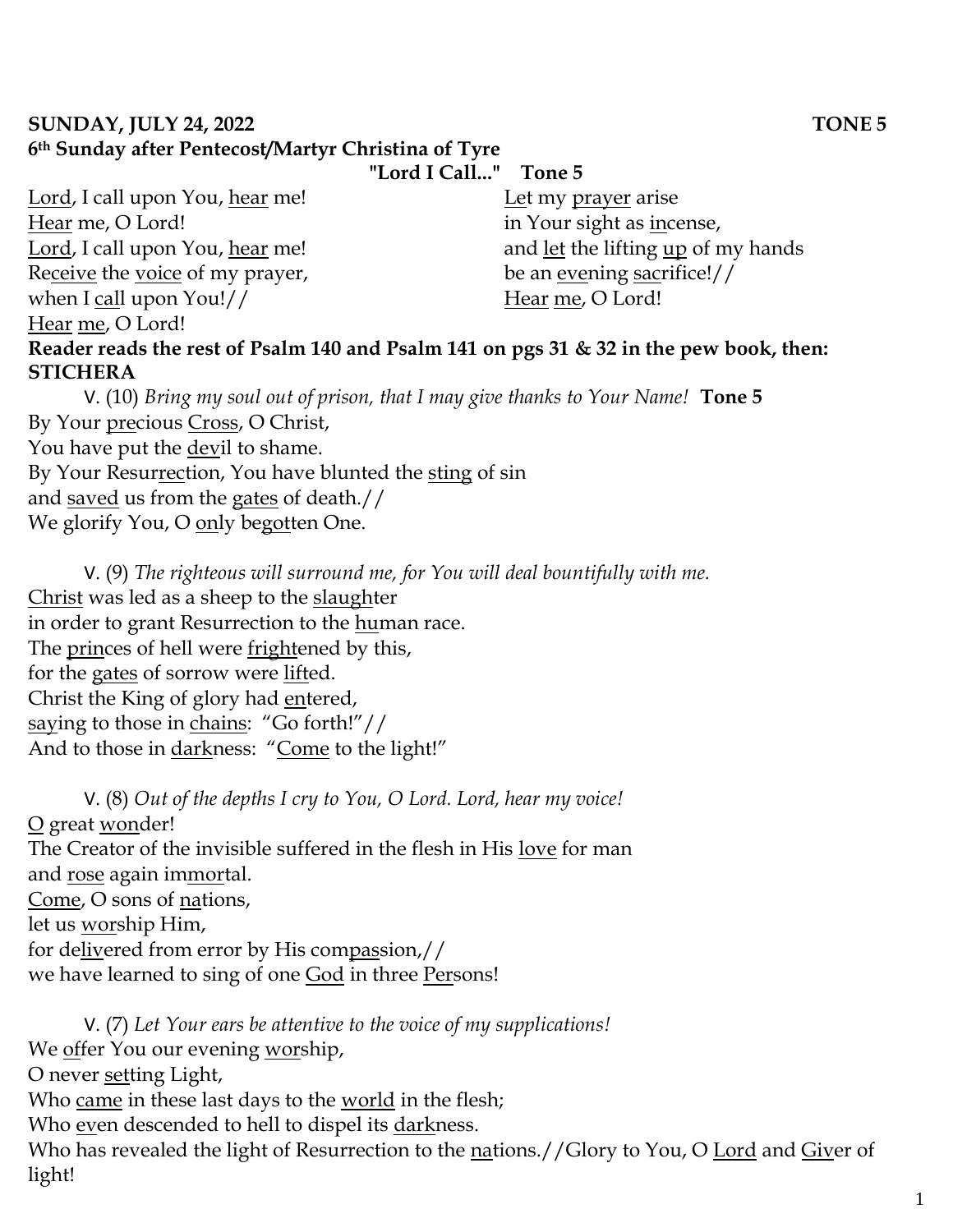V. (6) *If You, O Lord, should mark iniquities, Lord, who could stand? But there is forgiveness with You.*  We glorify the Leader of our salvation; by His Resurrection from the dead, the world was saved from deceit. The assembly of Angels rejoices as the deceit of demons is overthrown.// Fallen Adam rises as the devil falls.

V. (5) *For Your Name's sake I wait for You, O Lord. My soul has waited for Your word; my soul has hoped on the Lord.*  The guards were instructed by the lawless ones: "Hide the rising of Christ, take money and say: The body was stolen from the tomb while we were asleep." But who has heard of a body being stolen, a body embalmed and naked,

with its grave clothes left behind in the tomb?

Do not be deceived, O Jews,

study the words of the Prophets and understand://

Christ is the Redeemer of the world and all powerful!

V. (4) *From the morning watch until night, from the morning watch, let Israel hope on the Lord!*  O Lord, You have captured hell and trampled on death; You have enlightened the world by Your precious Cross.// O Savior, have mercy on us!

V. (3) *For with the Lord there is mercy and with Him is plenteous redemption, and He will deliver Israel from all his iniquities.* He who orders all things by His providence, Fittingly granted you the name of Christ, For you reached a worthy end in both name and works! You betrothed yourself with faith and righteousness to Christ! And as the daughter of the King of Heaven, O Martyr,// You rejoice with Him and ever pray for us!

V. (2) *Praise the Lord, all nations! Praise Him, all peoples!* Desiring the heavenly Father, O glorious one, You spurned your own impious father! You loved the Jerusalem on high as your mother, Rejecting your mother's over-bearing love! You were deified by Christ, and then laid down your life,//Undaunted by tortures, O Martyr!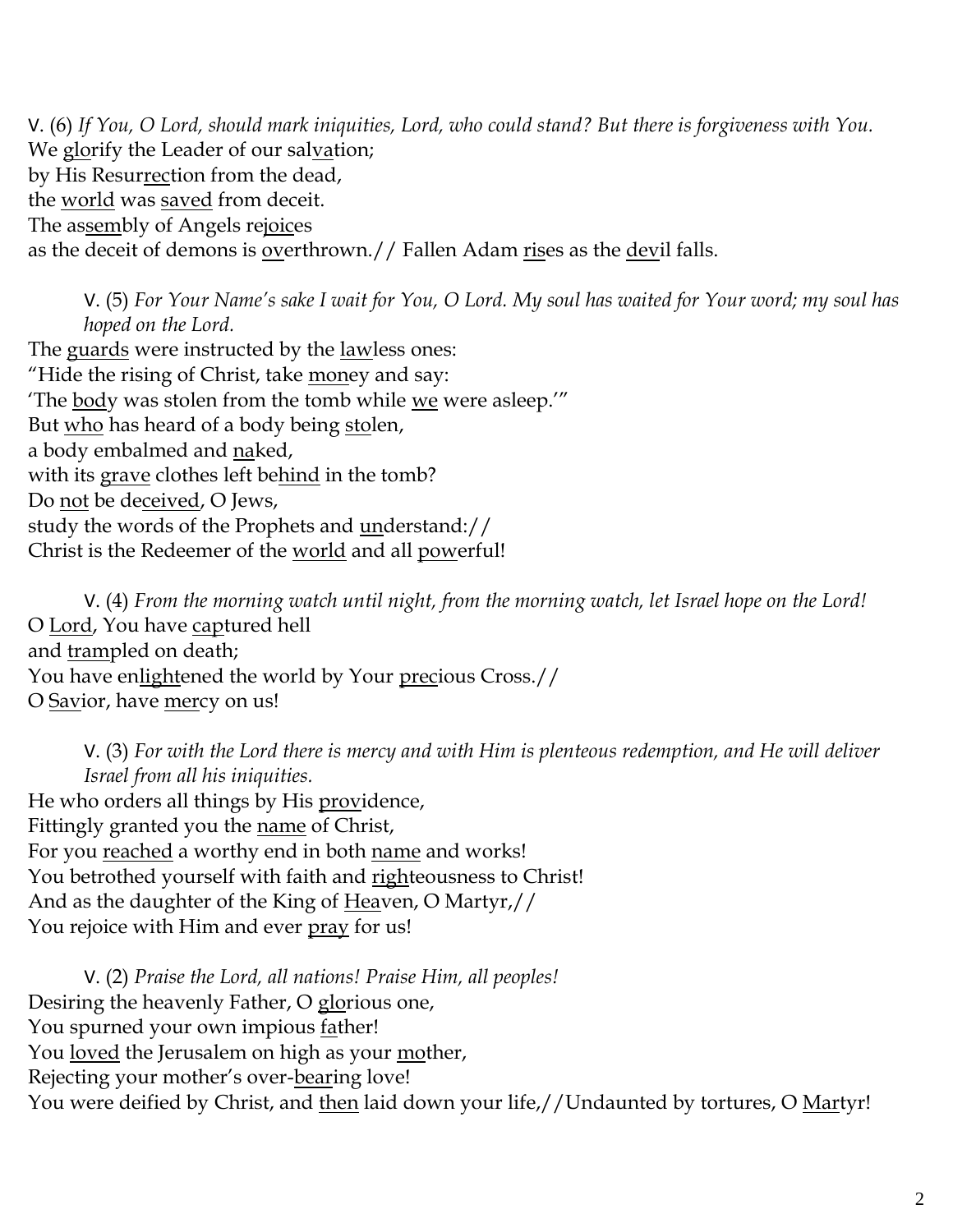V. (1) *For His mercy is confirmed on us, and the truth of the Lord endures forever.*  Neither the passionate attachment of your parents Nor the pleasure of food, Nor the possession of riches, O glorious one, Nor threats of torture by fire or the sword, The <u>wheel</u> or the depths of the sea, Nor the attacks of wild beasts Could separate you from the love of your Creator, O Virgin Martyr Christina,// The glory and boast of the martyrs!

*Glory to the Father, and to the Son, and to the Holy Spirit;* **Tone 2** O martyr Christina, You offered your blood as priceless myrrh to Christ, Your bridegroom! As an invincible athlete, O wondrous one, You received from Him the reward of an unfading crown! You called upon the All-Holy Spirit And by your word, raised from the dead one stung by a venemous serpent! Therefore Jesus, the Lover of Mankind and Savior of our souls// Has granted you a dwelling in the mansions of heaven!

*now and ever, and unto ages of ages. Amen.* **Tone 5** *(Theotokion – Dogmatikon)* In the Red Sea of old, a type of the Virgin Bride was prefigured. There Moses divided the waters; here Gabriel assisted in the miracle. There Israel crossed the sea without getting wet, here the Virgin gave birth to Christ without seed. After Israel's passage, the sea remained impassable; after Emmanuel's birth, the Virgin remained a <u>Virg</u>in. O <u>ev</u>er-existing God Who ap<u>peared</u> as Man,// O <u>Lord</u>, have <u>mer</u>cy on us!

## **APOSTICHA**

**Tone 5** We magnify You in songs of praise, O incarnate Christ and Savior. By accepting the Cross and death for our sake, as the Lord and Lover of man, You overthrew the gates of hell,// and arose on the third day, saving our souls.

V. *The Lord is King; He is robed in majesty!*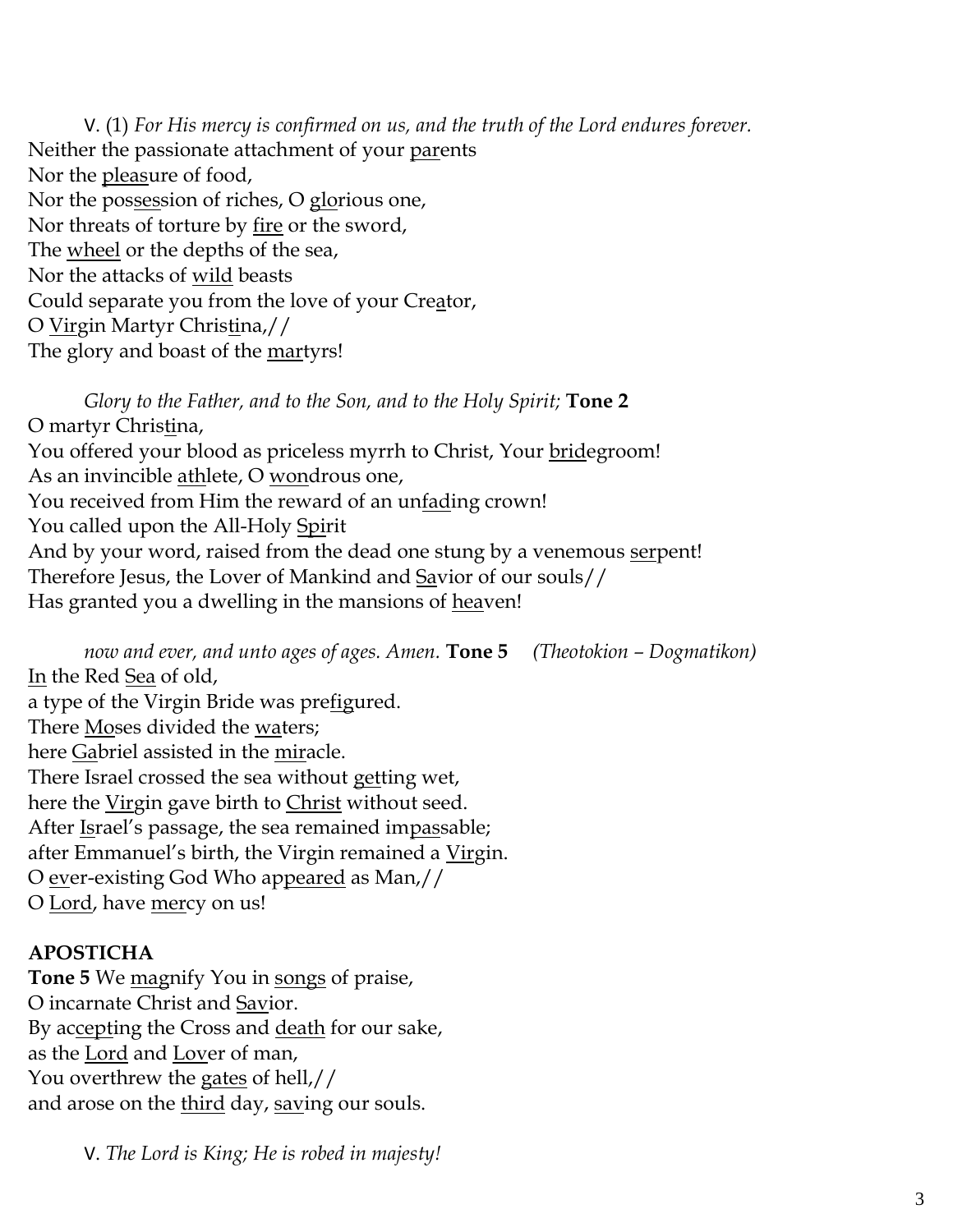By being <u>pierced</u> in the side, O <u>Lov</u>er of man, You have poured out drops of life and salvation for all. By accepting death in the flesh, You have granted us immortality. You have <u>freed</u> us by being placed in the tomb, and have resurrected us with Yourself in glory, as God.// Glory to You, O Lord and Lover of man!

V. *For He has established the world, so that it shall never be moved.* Your crucifixion and descent into hell are awesome, O Lover of man. You have captured it, releasing the ancient prisoners. You have <u>o</u>pened Paradise and g<u>iv</u>en it to us. Grant us purification of sins, who glorify Your Resurrection on the third day! Make us <u>worthy</u> of Paradise// and save us, O Lover of man!

V. *Holiness befits Your house, O Lord, forevermore!*  For our sake, You accepted death in the flesh, to rise from the dead on the third day. Heal us from our earthly passions, and restore us from our evil transgressions;// and save us, O Lover of man!

*Glory to the Father, and to the Son, and to the Holy Spirit;* **Tone 2** You indeed showed the twofold might of your Christian name: You betrothed yourself to Christ in the purity of your virginity, With the blessing of the Father and the action of the Spirit, And you shone forth more brightly than the <u>rays</u> of the sun In your steadfast endurance of torture! You offered yourself as a pure and unblemished sacrifice On the altar of heaven! Therefore you rejoice forever with the choirs of virgins and martyrs. Together with them, O Christina, namesake of Christ,// Pray that peace and great mercy be given to those who <u>ho</u>nor you!

*now and ever, and unto ages of ages. Amen.* **Tone 2** *(Theotokion)*  A new miracle surpasses all ancient miracles! Who knows of a Mother who gave birth without a man, who <u>car</u>ried in her arms her Cre<u>a</u>tor? This birth is the will of God! Since you carried Him as an infant in your arms*,* O most <u>pure</u> one*,* and since you pos<u>sess</u> motherly boldness be<u>fore</u> Him*,* do not cease praying for us who honor you,// that He may be bountiful and save our souls!